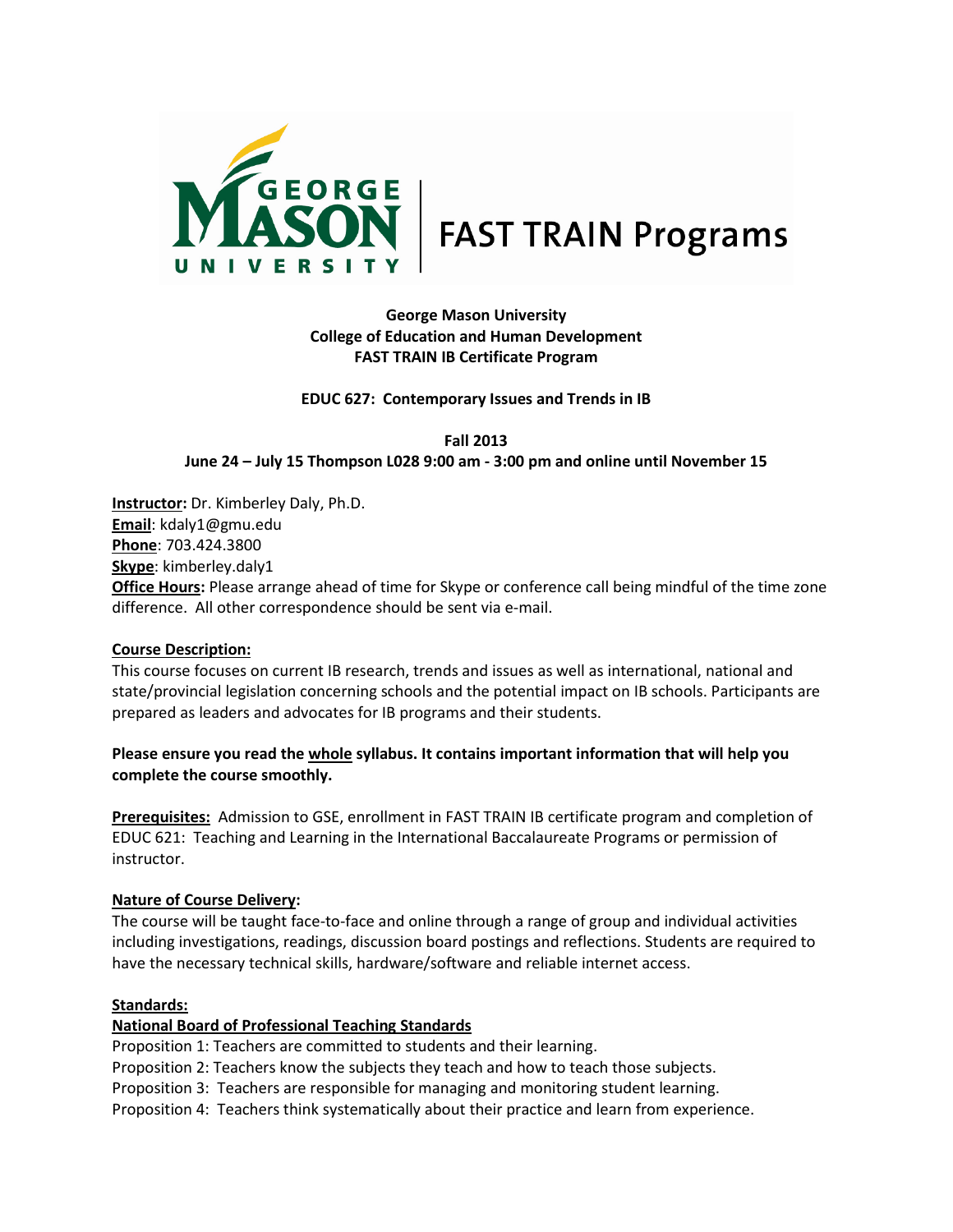Proposition 5: Teachers are members of learning communities

ASTL 6: Teachers attend to the needs of culturally, linguistically and cognitively diverse learners.

ASTL 7: Teachers are change agents, teacher leaders, and partners with colleagues and families.

# **Area of Inquiry 1: Curriculum Processes**

- A. What is international education and how does the IBO's mission and philosophy support it?
- A. What is the context in which your IB school exists? What political, social and legislative forces affect the delivery of the program?
- A. How are the aims of the IB program congruent with national philosophy in your context? How are they different?
- B. In what ways does your program support intercultural awareness and the development of cultural identity? International mindedness?
- B. In what ways does your program come into conflict with local norms, values and beliefs? How is that addressed?

# **Area of Inquiry 4: Professional Learning**

- N. What is reflective practice and how does it support program implementation and enhance practice?
- N. How does your setting promote a Community of Learners?
- O. What is the role of collaborative working practice in supporting program learning outcomes?
- O. In what ways to political, social and legislative matters affect building a community of professional practice?
- P. In what ways is technology supporting your Community of Learners?
- P. How have you used technology to extend your learning community?
- P. How do we determine the effectiveness of our learning community?

# **Technology (ISTE):**

IV. Teachers use technology to enhance their productivity and professional practice.

# **Learner Outcomes:**

This course is designed to enable students to:

a. gain knowledge of historical, political and theoretical perspectives as well as major current trends and issues in international education and how they related to current IB education professional roles and programs.

b. examine the role of federal and state-provincial legislation and policy on education programs and services for children and their families.

c. examine the purpose of advocacy and the role of local, state-provincial, national and international organizations.

d. discuss the intersection of equity and excellence.

e. synthesize the implications of current trends and issues within the context of historical, political and theoretical perspectives in international education.

f. possess the knowledge and skills to communicate effectively on behalf of international education and IB programs.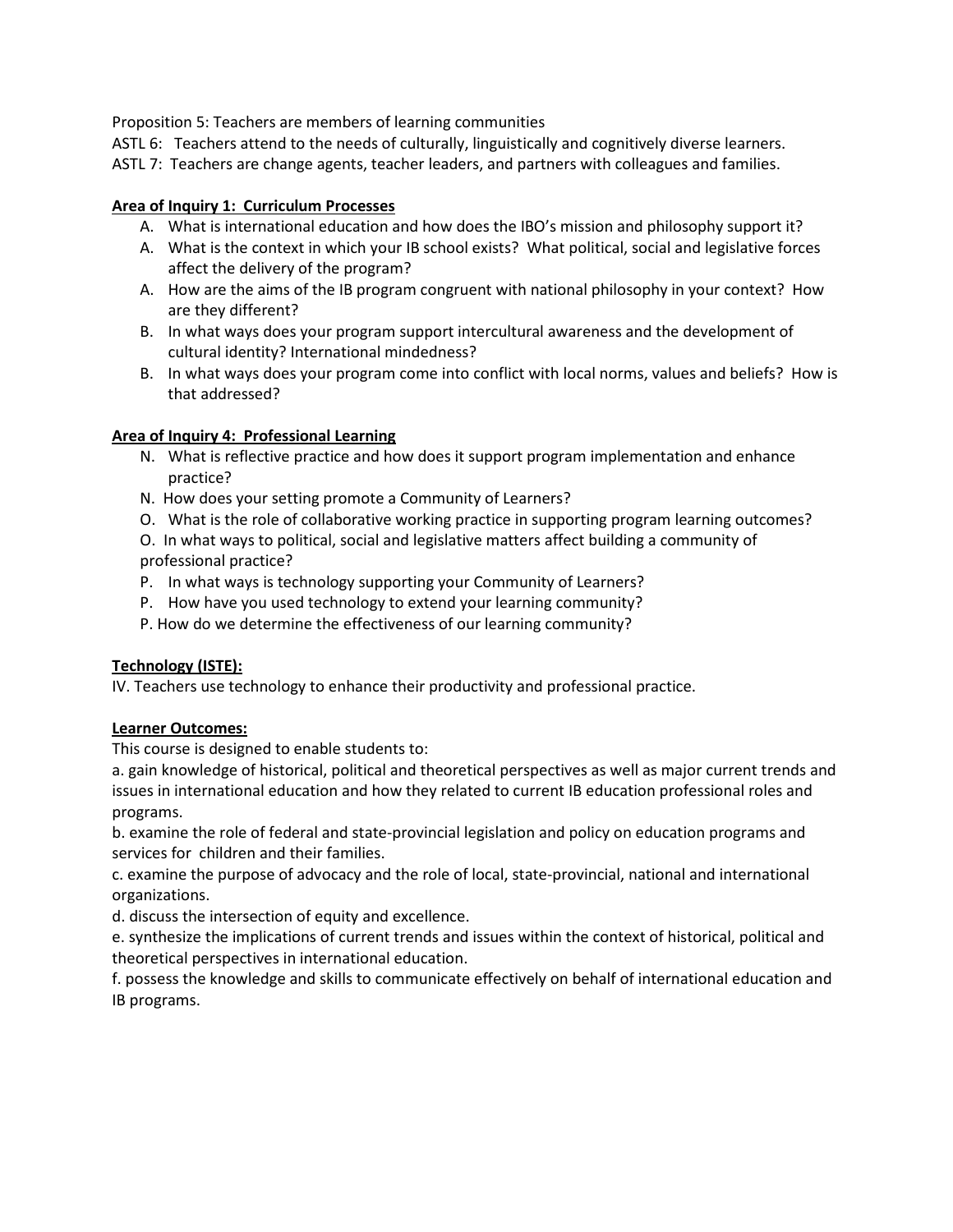# **Standards and Outcomes Table:**

| <b>Outcomes</b> | <b>NBPTS/ASTL</b> | IΒ        | <b>Technology</b> |
|-----------------|-------------------|-----------|-------------------|
|                 | 1, 5, 7           | a,b,n,o   |                   |
|                 | 1, 5, 7           | a,b,n,o   |                   |
|                 | 5,6,7             | a,b,o,p   |                   |
|                 | 1,6               | a,b       |                   |
|                 | 1,4               | a,b       |                   |
|                 | 1, 5, 7           | a,b,n,o,p |                   |

# **Required text(s):**

Hayden, M., Levy, J., and J. Thompson. Eds. (2007). *The SAGE Handbook of Research in International Education*. London: SAGE

Davidson, S. and Carber, S. Eds. (2009). *Taking the PYP Forward*. Woodbridge: John Catt

Hayden, M. and Thompson, J. Eds. (2011). *Taking the MYP Forward*. Woodbridge: John Catt

Hayden, M. and Thompson, J. Eds. (2011). *Taking the IB Diploma Programme Forward*. Woodbridge: John Catt

Additional readings will be drawn from contemporary journals as well as the published research on international education and International Baccalaureate programs.

# **Technology Resources:**

- All students are required to have access to a computer with Internet access and a current GMU email account.
- All students will be enrolled in the online Curriculum Center through the International Baccalaureate Organization.

# **Relevant Websites**:

International Baccalaureate Organization,<http://www.ibo.org/> Practitioner Research as Staff Development[, http://valrc.org/publications/research/index.html](http://valrc.org/publications/research/index.html) American Psychological Association[, http://www.apa.org](http://www.apa.org/)

#### **Student Expectations:**

- Students must adhere to the guidelines of the George Mason University Honor Code [See [http://oai.gmu.edu/honor-code/\]](https://sn2prd0106.outlook.com/owa/UrlBlockedError.aspx).
- Students with disabilities who seek accommodations in a course must be registered with the George Mason University Office of Disability Services (ODS) and inform their instructor, in writing, at the beginning of the semester [Se[e http://ods.gmu.edu/\]](http://ods.gmu.edu/).
- Students must follow the university policy for Responsible Use of Computing [See [http://universitypolicy.gmu.edu/1301gen.html\]](http://universitypolicy.gmu.edu/1301gen.html).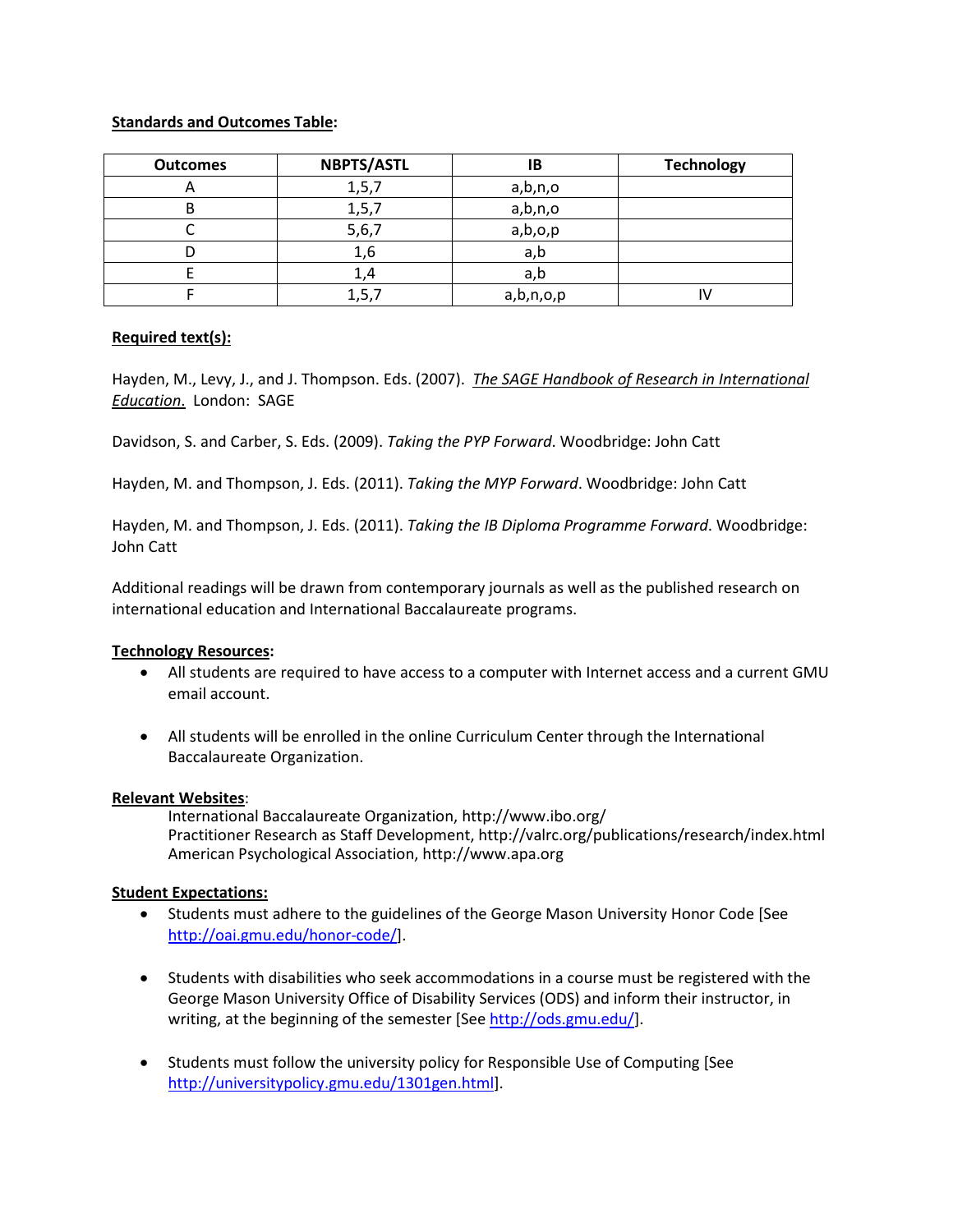- Students must follow the university policy stating that all sound emitting devices shall be turned off during class unless otherwise authorized by the instructor.
- Students are responsible for the content of university communications sent to their George Mason University email account and are required to activate their account and check it regularly. All communication from the university, college, school, and program will be sent to students solely through their Mason email account.
- Students are expected to exhibit professional behaviors and dispositions at all times.
- FAST TRAIN students are expected to attend *all* class period of courses for which they register. Class participation is a factor in grading; instructors may use class absence, absence of postings, tardiness in posting or attendance, or cursory postings as de facto evidence of nonparticipation and as a result lower the grade as stated in the course syllabus (Mason Catalog). Any unexcused absences will result in a 25 percent deduction in your participation grade.

#### **Campus Resources:**

- The George Mason University Counseling and Psychological Services (CAPS) staff consists of professional counseling and clinical psychologists, social workers, and counselors who offer a wide range of services (e.g., individual and group counseling, workshops and outreach programs) to enhance students' personal experience and academic performance [See [http://caps.gmu.edu/\]](http://caps.gmu.edu/).
- The George Mason University Writing Center staff provides a variety of resources and services (e.g., tutoring, workshops, writing guides, handbooks) intended to support students as they work to construct and share knowledge through writing [Se[e http://writingcenter.gmu.edu/\]](http://writingcenter.gmu.edu/).

# **Grading Scale:**

| $A+ = 100$                 | $(C = 70-79 = not accepted for Level I award recommendation)$    |
|----------------------------|------------------------------------------------------------------|
| $A = 94-99$                | (F = Does not meet requirements of Graduate School of Education) |
| $A - 90 - 93$              |                                                                  |
| $B_{+} = 85 - 89$          |                                                                  |
| $B = 80-84$ (no B- grades) |                                                                  |

#### **PBA's:**

All courses in the Certificate Program in Advanced IB Studies will have a required Performance Based Assessment. The required PBA for this course is the Journal Manuscript. This assignment must be posted to Task Stream, where it will be reviewed and scored. Please see the FAST TRAIN website: [http://fasttrain.gmu.edu/assets/docs/fast\\_train/IB-Archive.pdf](http://fasttrain.gmu.edu/assets/docs/fast_train/IB-Archive.pdf) for more guidelines about the anthology.

Every student registered for any Certificate in IB Teaching and Learning course with a required performance-based assessment (will be designated as such in the syllabus) is required to submit this assessment, Journal Manuscript to Taskstream (regardless of whether a course is an elective, a onetime course or part of an undergraduate minor.) Evaluation of your performance-based assessment will also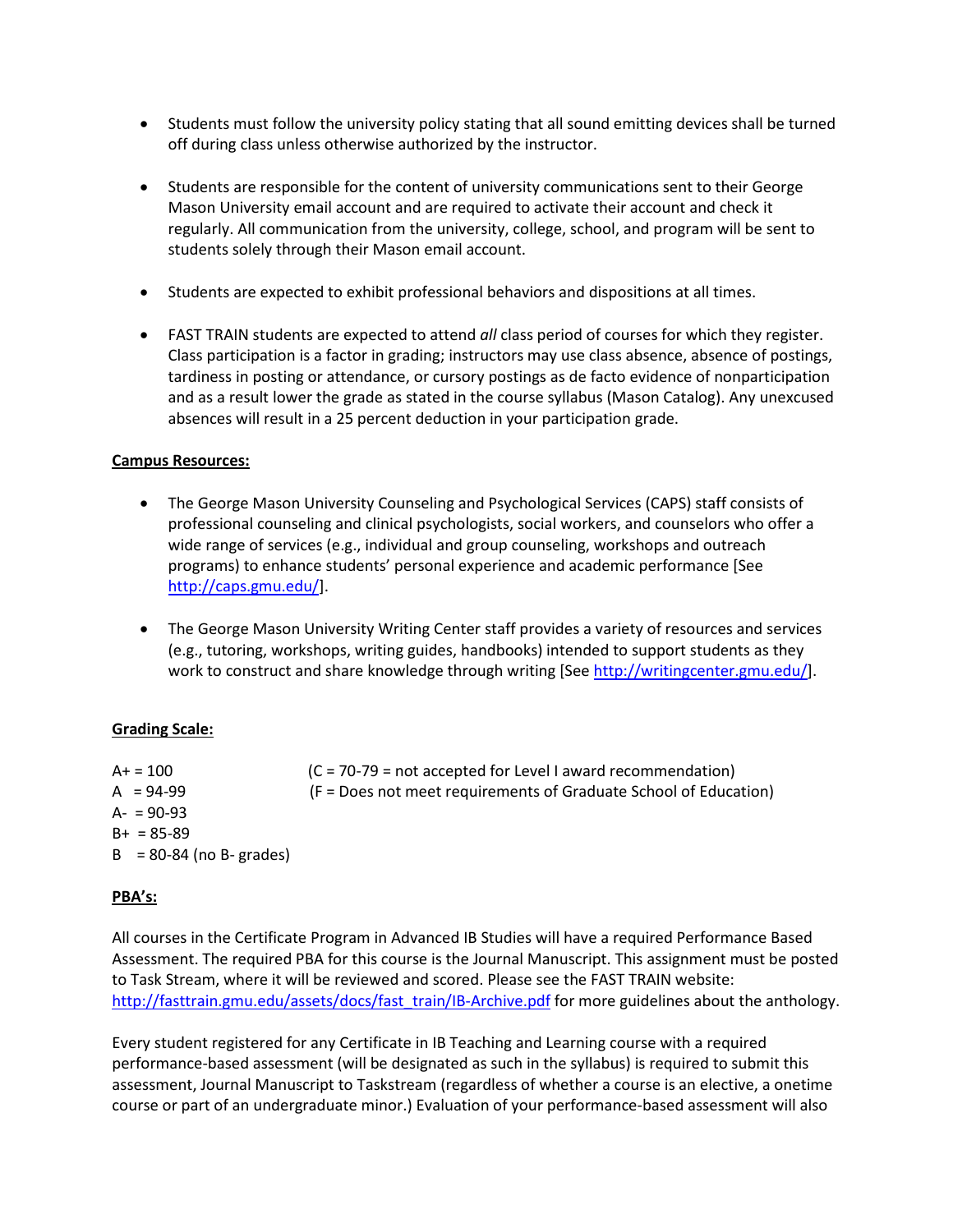be provided using Taskstream. Failure to submit the assessment to Taskstream will result in the course instructor reporting the course grade as Incomplete (IN). Unless this grade is changed upon completion of the required Taskstream submission, the IN will convert to an F nine weeks into the following semester.

# **Incomplete (IN):**

This grade may be given to students who are in good standing, but who may be unable to complete scheduled course work for a cause beyond reasonable control. The student must then complete all the requirements by the ninth week of the next semester, not including summer term, and the instructor must turn in the final grade by the end of the  $10<sup>th</sup>$  week. Unless an explicit written extension is filed with the Registrar's Office by the faculty deadline, the grad if IN is changed by the registrar to an F (Mason catalog); Faculty may grant an incomplete with a contract developed by the student with a reasonable time to complete the course at the discretion of the faculty member. The faculty member does not need to allow up to the following semester for the student to complete the course. A copy of the contract will be kept on file in the FAST TRAIN office.

# **Course Withdrawal with Dean Approval:**

For graduate and non-degree students, withdrawal after the last day for dropping a course requires approval by the student's academic dean, and is permitted only for nonacademic reasons that prevent course completion (Mason catalog). Students must contact an academic advisor in FAST TRAIN to withdraw after the deadline. There is no guarantee that such withdraws will be permitted.

| <b>Assignments and Evaluation overview</b>                         |       |             |                         |  |
|--------------------------------------------------------------------|-------|-------------|-------------------------|--|
| <b>Outcomes addressed</b><br>% of<br>Due date<br><b>Assignment</b> |       |             |                         |  |
|                                                                    | final |             |                         |  |
|                                                                    | grade |             |                         |  |
| Attendance, preparation and                                        | 15%   | a,b,c,d     | <b>Cumulative grade</b> |  |
| participation                                                      |       |             |                         |  |
| <b>Seminar Series Plan</b>                                         | 15%   | a,b,c,d,e,f | July 8                  |  |
| <b>Policy Analysis</b>                                             | 20%   | a,b,c,d,e,f | July 3                  |  |
| <b>Annotated Bibliography</b>                                      | 15%   | a,b,c,e     | July 15                 |  |
| <b>Journal Manuscript (PBA*)</b>                                   | 35%   | a,b,c,d,e,f | <b>November 15</b>      |  |
| Total                                                              | 100%  |             |                         |  |

# **Assignments and Evaluation:**

\* **Performance Based Assessment-** Must be submitted on TaskStream where it will be marked and stored as part of your IB Archive.

# **Late Policy**:

At the graduate level all work is expected to be of high quality and submitted on the dates due. *Up to the due date*, you may submit any drafts of your work for review. Once your work is submitted and graded, the grade is final. As assignments are tied to progression through the syllabus and your reflection on your learning, *work submitted late will result in a reduction of one letter grade for each day late.*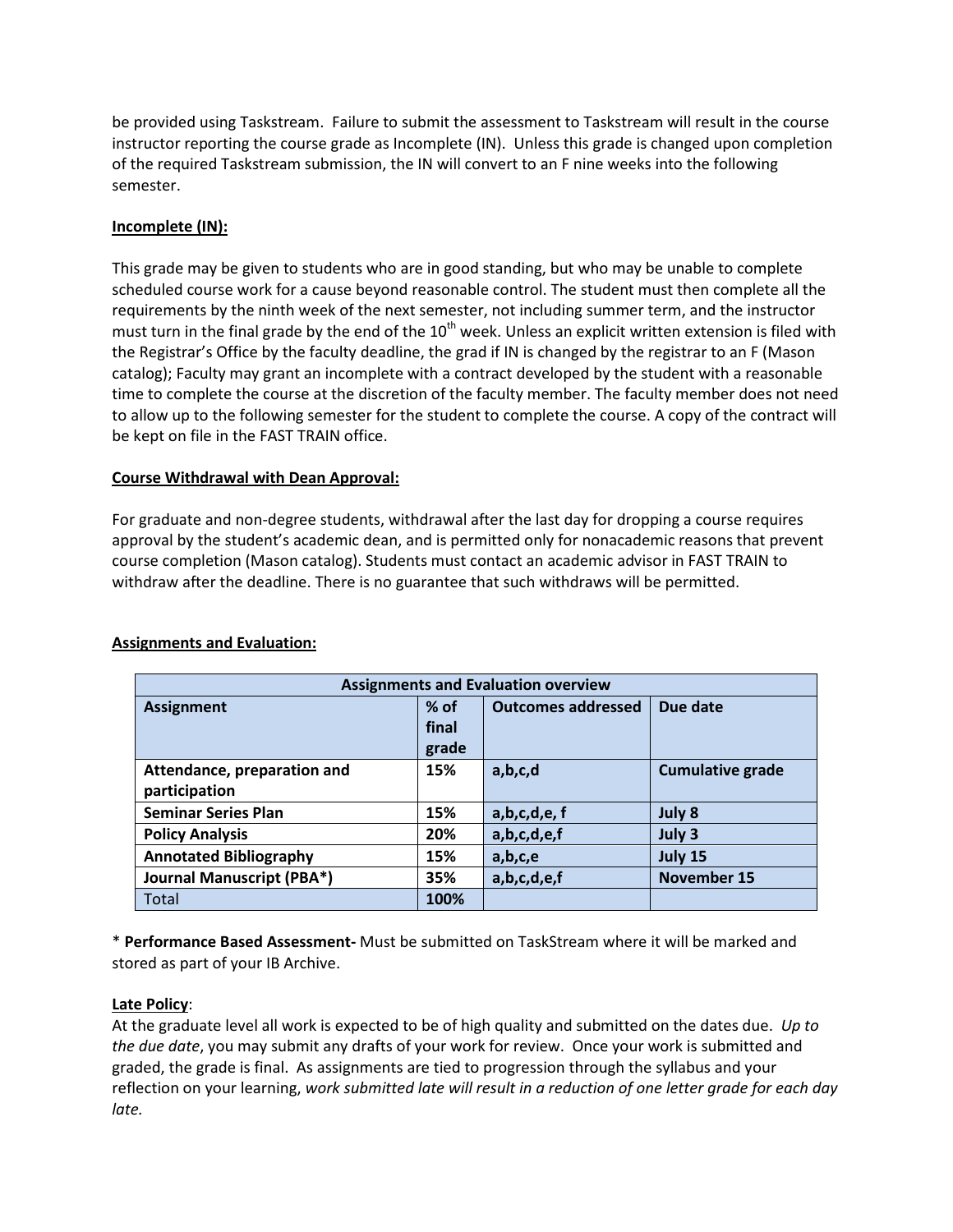#### **Seminar Series Plan**

*This project is to be designed in conjunction with the instructor and should be relevant to the educational role of the participants. It will be either a small group or individual assignment.* Student will create a professional development or seminar series applicable for teachers or participants in the International Baccalaureate programme. The focus, scope, and sequence of the series should be negotiated with the instructor prior to starting the project. The series should focus upon how the envisioned program meets the learning needs of the intended community of participants, and it should address the following components:

- 1. Specify what audience (teachers, parents, students, etc.) is most likely to benefit from participating in the program
- 2. Specify the intended learning outcomes
- 3. Specify the learning activities and follow-up activities, and explain clearly how they will help participants achieve the intended outcomes
- 4. Specify how the program will be evaluated to determine
	- a. Participant perceptions of the relevance and usefulness of the program
	- b. Whether the program achieved the intended outcomes
- 5. Specify the resources necessary to support the learning activities, follow-up, and evaluation included in the plan
- 6. The seminar series plan will be presented in class.

| Seminar Series Plan (15% of grade) |                        |                      |                             |                            |
|------------------------------------|------------------------|----------------------|-----------------------------|----------------------------|
|                                    | <b>Exemplary</b>       | <b>Proficient</b>    | <b>Partially proficient</b> | Not proficient             |
|                                    |                        |                      |                             |                            |
| Criteria:                          | 3                      | 2                    | 1                           | O                          |
| <b>Series Plan</b>                 | The project clearly,   | The project clearly  | The project                 | The project does not       |
| <b>Subject</b>                     | comprehensively and    | addresses the        | somewhat addresses          | address the current        |
|                                    | innovatively addresses | current trend or     | the current trend or        | trend or issue identified. |
|                                    | the current trend or   | issue identified.    | issue identified            |                            |
|                                    | issue identified.      |                      |                             |                            |
|                                    |                        |                      |                             |                            |
| <b>IB Context</b>                  | Plan shows             | Plan shows some      | Plan shows limited          | Plan shows little          |
|                                    | sophisticated          | understanding of the | understanding of the        | understanding of the IB    |
|                                    | understanding of the   | IB context.          | IB context.                 | context.                   |
|                                    | IB context.            |                      |                             |                            |
| <b>Learning</b>                    | Learning outcomes and  | Learning outcomes    | Learning outcomes           | One or more of the         |
| <b>Outcomes and</b>                | evaluation are clearly | and evaluation are   | and activities are          | required elements may      |
| <b>Evaluation</b>                  | defined in the series  | defined in the plan  | linked but evaluation       | be unclear of left out of  |
|                                    | plan with clear links  | with some links      | or another element          | the plan altogether.       |
|                                    | between the activities | between the          | may be less clear.          |                            |
|                                    | and the learning       | activities and the   |                             |                            |
|                                    | outcomes.              | learning outcomes.   |                             |                            |
| Organization                       | Work is very clearly   | Work is organized    | Organization and            | Work is disorganized and   |
|                                    | organized and very     | and generally well-  | errors detract from         | poorly written.            |
|                                    | well-written with no   | written.             | overall quality.            |                            |
|                                    | significant errors.    |                      |                             |                            |
| <b>References</b>                  | A range of academic    | Some academic        | Some academic               | Academic references are    |
|                                    | references is used to  | references are       | references are              | missing or incomplete.     |
|                                    | very good effect.      | included.            | included.                   |                            |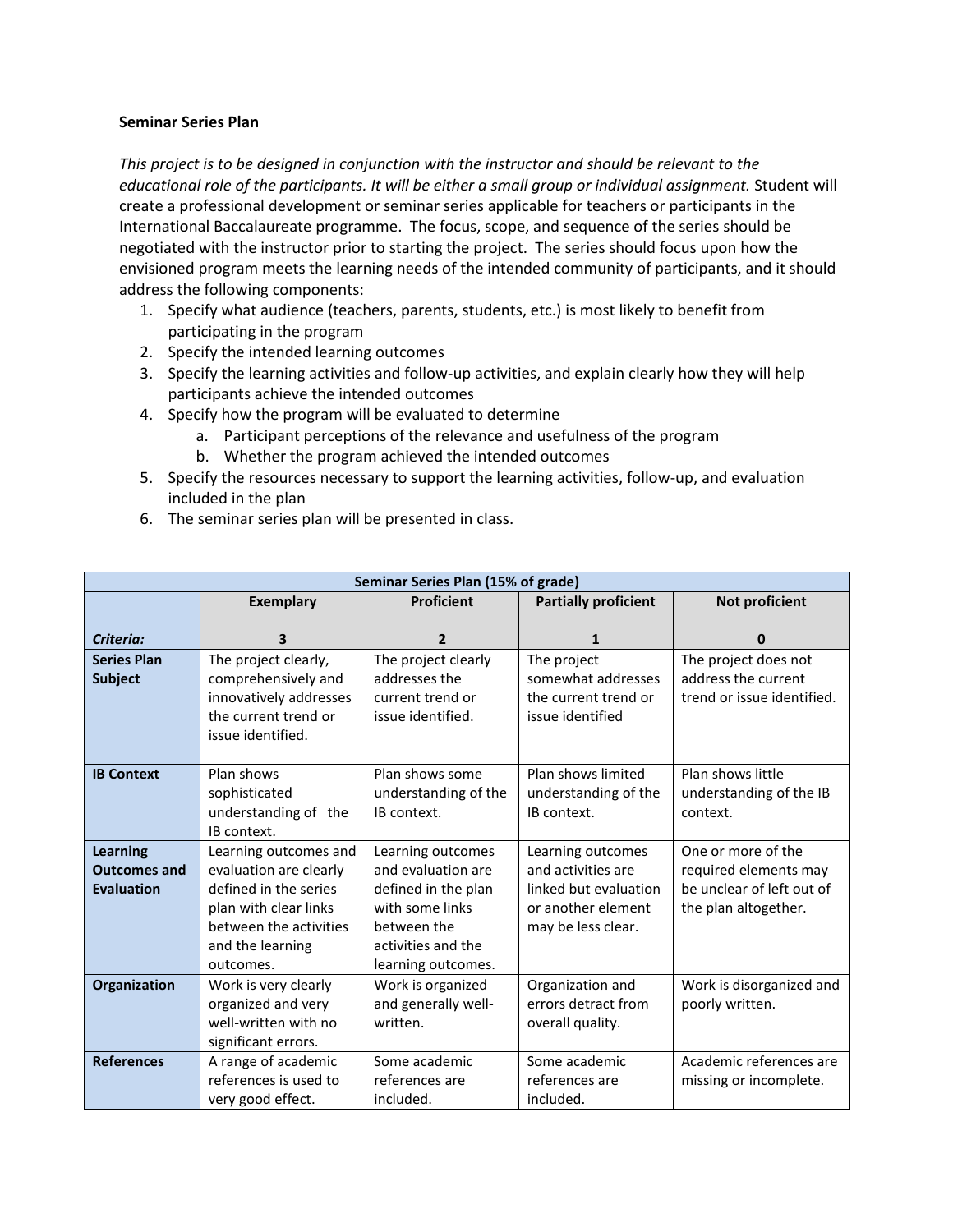# **Policy Analysis**

Students will select a policy at district, regional or national level and analyze its impact on IB programmes, professional roles and student learning. This assignment will be done individually and is meant for students to critically assess how policy impacts programs, students, teachers and/or organizations. Students are encouraged to seek out sources from various parts of the world and publications if relevant. The paper should be about three to five pages.

| <b>Policy Analysis (20% of grade)</b> |                                             |                                          |                                             |                          |
|---------------------------------------|---------------------------------------------|------------------------------------------|---------------------------------------------|--------------------------|
|                                       | <b>Exemplary</b>                            | <b>Proficient</b>                        | <b>Partially proficient</b>                 | Not proficient           |
|                                       |                                             |                                          |                                             |                          |
| Criteria:                             | 4                                           | 3                                        | 2                                           | 1                        |
| <b>Description</b>                    | Provides very clear,                        | Provides clear                           | Provides basic                              | Overview of selected     |
|                                       | concise overview of                         | overview of selected                     | overview of selected                        | policy is minimal or     |
|                                       | selected policy.                            | policy.                                  | policy.                                     | missing.                 |
| <b>Analysis</b>                       | Provides extensive,                         | Provides analysis, in                    | Provides unclear or                         | Provides insubstantial   |
|                                       | detailed analysis of                        | some detail, of                          | incomplete analysis                         | analysis of impact on IB |
|                                       | impact on IB                                | impact on IB                             | of impact on IB                             | programmes,              |
|                                       | programmes,                                 | programmes,                              | programmes,                                 | professional roles and   |
|                                       | professional roles and                      | professional roles                       | professional roles                          | student learning.        |
|                                       | student learning.                           | and student learning.                    | and student learning.                       | Shows little             |
|                                       | Shows in-depth                              | Shows sound                              | Shows basic                                 | understanding of either  |
|                                       | understanding of both                       | understanding of                         | understanding of                            | the policy or the IB     |
|                                       | the policy and the IB                       | both the policy and                      | both the policy and                         | context.                 |
|                                       | context.                                    | the IB context.                          | the IB context.                             |                          |
|                                       |                                             |                                          |                                             |                          |
| <b>Connections</b>                    | Is perceptive in                            | Identifies                               | Identifies some                             | Makes no substantial     |
|                                       | identifying implications                    | implications for own                     | implications for own                        | connections between      |
|                                       | for own school and                          | school and                               | school and                                  | policy and practice      |
|                                       | classroom, making                           | classroom, making                        | classroom, although                         |                          |
|                                       | several specific                            | some specific                            | connections between                         |                          |
|                                       | connections between                         | connections between                      | policy and practice                         |                          |
| <b>Reflection</b>                     | policy and practice.                        | policy and practice.                     | are superficial.<br>Provides some           | Provides no critical     |
|                                       | Provides extensive,                         | Provides thoughtful<br>reflection on own |                                             | reflection.              |
|                                       | thoughtful reflection                       |                                          | reflection on own                           |                          |
|                                       | on own reaction to<br>policy and identifies | reaction to policy<br>and identifies     | reaction to policy but<br>does not identify |                          |
|                                       | and examines potential                      | potential biases.                        | potential biases.                           |                          |
|                                       | biases.                                     |                                          |                                             |                          |
| <b>Overall</b>                        | Very clearly organized                      | Clearly organized and                    | Organization and                            | Disorganized and poorly  |
|                                       | and very well-written                       | well-written with few                    | errors detract from                         | written.                 |
|                                       | with no significant                         | errors.                                  | overall quality of                          | Academic references are  |
|                                       | errors.                                     | Academic references                      | writing.                                    | missing or incomplete.   |
|                                       | A range of academic                         | used effectively to                      | Some academic                               |                          |
|                                       | references used                             | support analysis.                        | references are                              |                          |
|                                       | effectively to support                      |                                          | included.                                   |                          |
|                                       | analysis.                                   |                                          |                                             |                          |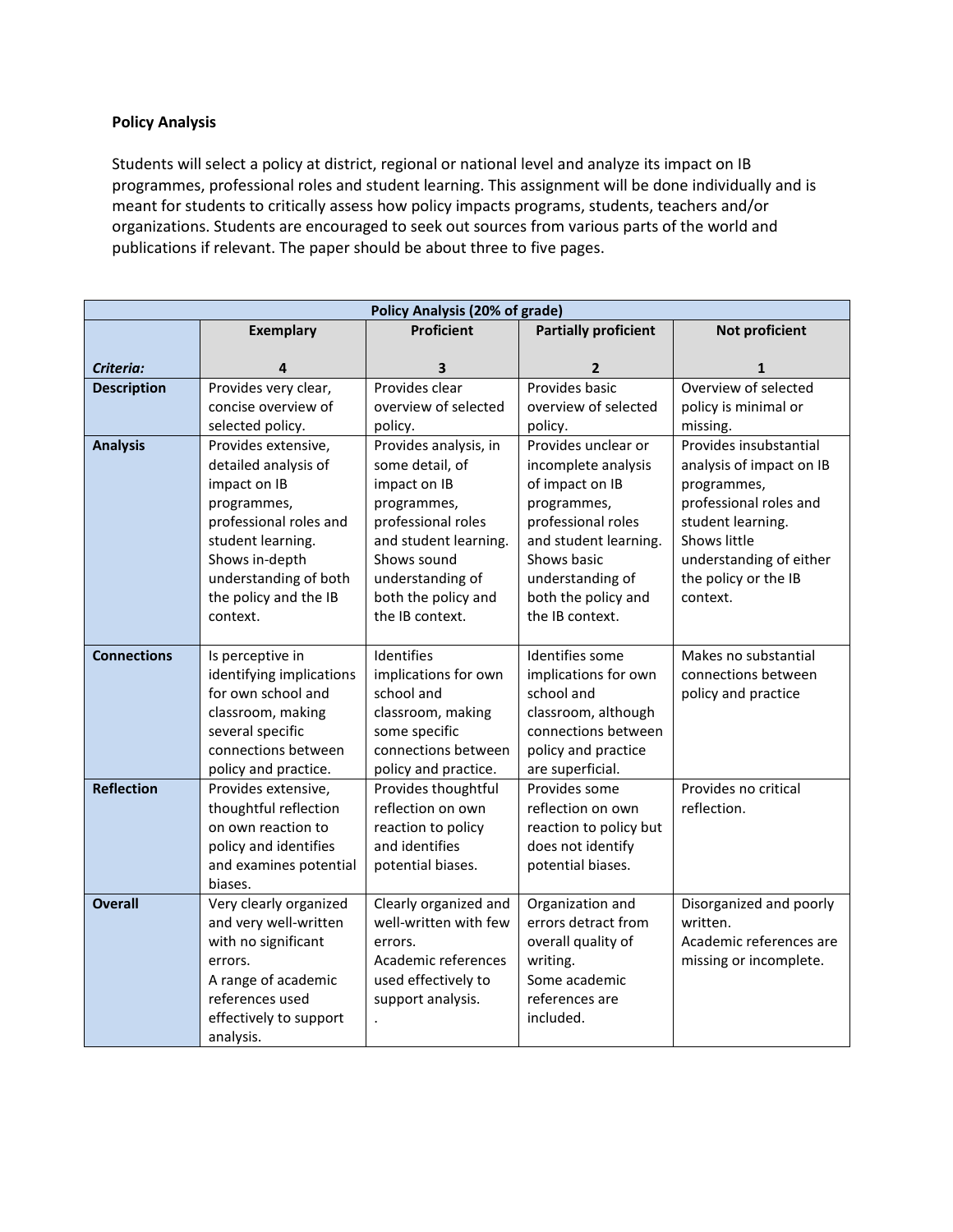# **Annotated Bibliography**

This assignment is connected to the final assignment/PBA and should be done with this assignment in mind. It is designed to get students thinking in the direction of the PBA. Students should select a topic of relevance around a current trend or issue in IB schools. As students research that topic, they should construct an annotated bibliography of at least six sources related to that topic. Sources should be from a variety of scholarly sources in relation to nationality of author, time and journal and all should be listed with a correct APA citation and brief annotation (one to two paragraphs) explaining the content of the source.

| Anntotated Bibliography (15% of grade) |                                                                      |                        |                        |                           |
|----------------------------------------|----------------------------------------------------------------------|------------------------|------------------------|---------------------------|
|                                        | <b>Proficient</b><br><b>Partially proficient</b><br><b>Exemplary</b> |                        |                        | Not proficient            |
|                                        |                                                                      |                        |                        |                           |
| Criteria:                              | 3                                                                    | $\mathbf{2}$           | 1                      | 0                         |
| <b>Research</b>                        | Sources provide a very                                               | Sources provide a      | Research question      | Research question is      |
| <b>Question</b>                        | clear idea of the                                                    | clear idea of the      | may be less defined.   | hard to ascertain.        |
|                                        | research question.                                                   | research question.     |                        |                           |
| <b>Required</b>                        | At least 6 sources are                                               | At least 6 sources are | At least 6 sources are | < 6 sources are provided  |
| <b>Sources</b>                         | provided and                                                         | provided and           | provided and           | and annotated.            |
|                                        | annotated.                                                           | annotated.             | annotated.             |                           |
| <b>APA Format</b>                      | Correct APA style is                                                 | Minor mistakes using   | Minor mistakes using   | Mistakes made             |
|                                        | used.                                                                | APA style.             | APA style.             | using APA style make it   |
|                                        |                                                                      |                        |                        | difficult to determine    |
|                                        |                                                                      |                        |                        | where the                 |
|                                        |                                                                      |                        |                        | source was found.         |
|                                        |                                                                      |                        |                        |                           |
| <b>Annotations</b>                     | Annotations show that                                                | Annotations show       | Annotations may be     | Some annotations          |
|                                        | the writer clearly                                                   | that the writer        | less clear about the   | problematic either in     |
|                                        | understood article and                                               | understood article     | connections between    | connection between        |
|                                        | connects it to their                                                 | and mostly connects    | the research           | research question or      |
|                                        | research question as                                                 | it to their research   | question or how        | how they were             |
|                                        | well as evaluated it as                                              | question as well as    | sources were           | evaluated as scholarship. |
|                                        | scholarship.                                                         | evaluated it as        | evaluated for          |                           |
|                                        |                                                                      | scholarship.           | scholarship.           |                           |
| <b>Overall</b>                         | Very clearly organized                                               | Clearly organized and  | Organization and       | Disorganized and poorly   |
|                                        | and very well-written                                                | well-written with few  | errors detract from    | written.                  |
|                                        | with no significant                                                  | errors.                | overall quality of     | Academic sources are      |
|                                        | errors.                                                              | Academic sources       | writing.               | incomplete, out of date   |
|                                        | A range of academic                                                  | used effectively.      | Sources may all be     | or disconnected.          |
|                                        | sources used                                                         |                        | from same place.       |                           |
|                                        | effectively.                                                         |                        |                        |                           |

# **Journal Manuscript**

This project is to be designed in conjunction with the instructor and should be relevant to the educational role of the participant. The student will select a topic of relevance around a current trend or issue in IB schools, research that topic and craft a publishable quality paper. There are two goals for this exercise: 1) to encourage students to think about the course readings and to his/her own experiences in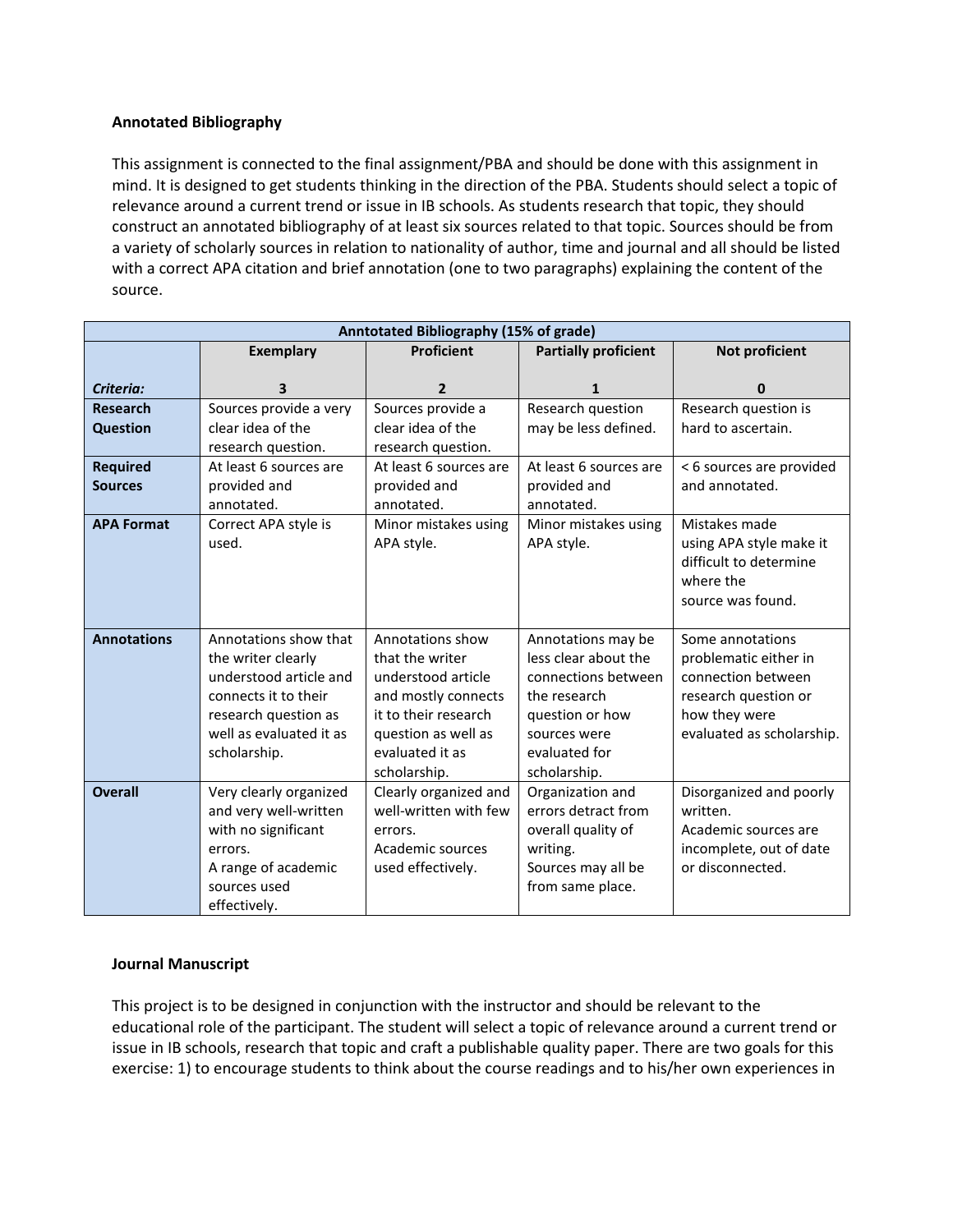the program in greater depth and 2) to help develop how to express ideas and defend them with appropriate supporting material.

As part of this assignment, and so that you are provided with some support during this process, you will be required to seek feedback from two people prior to submitting your final assignment. This will allow you to receive feedback from peers and consider changes in the hopes of improving your paper. Your final submission will include a two page written reflection as well as the revised final journal manuscript.

| Journal Manuscript (35% of grade) |                                     |                                     |                                     |                            |
|-----------------------------------|-------------------------------------|-------------------------------------|-------------------------------------|----------------------------|
|                                   | <b>Exemplary</b>                    | <b>Proficient</b>                   | <b>Partially proficient</b>         | Not proficient             |
|                                   |                                     |                                     |                                     |                            |
| Criteria:                         | 5                                   | 3                                   | 1                                   | 0                          |
| <b>Rationale</b>                  | Rationale for the                   | Rationale for the                   | Rationale for the                   | Rationale for the          |
|                                   | significance or                     | significance or                     | significance or                     | significance or            |
|                                   | importance of the                   | importance of the                   | importance of the                   | importance of the          |
|                                   | project is clear and                | project is identified               | project is provided                 | project is missing or very |
|                                   | examples and/or                     | and adequately                      | but lacks clarity.                  | unclear.                   |
|                                   | justification are                   | articulated.                        |                                     |                            |
|                                   | articulated clearly.                |                                     |                                     |                            |
| <b>Connections to</b>             | Provides extensive,                 | Provides analysis, in               | Provides unclear or                 | Provides insubstantial     |
| <b>Current Trend</b>              | detailed analysis of                | some detail, of                     | incomplete analysis                 | analysis of impact on IB   |
| or Issue in IB                    | impact on IB                        | impact on IB                        | of impact on IB                     | programmes,                |
|                                   | programmes,                         | programmes,                         | programmes,                         | professional roles and/or  |
|                                   | professional roles                  | professional roles                  | professional roles                  | student learning.          |
|                                   | and/or student                      | and/or student                      | and/or student                      | Shows little               |
|                                   | learning.                           | learning.                           | learning.<br>Shows basic            | understanding of the IB    |
|                                   | Shows in-depth                      | Shows sound                         |                                     | context.                   |
|                                   | understanding of the<br>IB context. | understanding of the<br>IB context. | understanding of the<br>IB context. |                            |
|                                   |                                     |                                     |                                     |                            |
| <b>Connections to</b>             | The project establishes             | The project generally               | The project                         | The project outlines the   |
| Literature and                    | clear and accurate                  | establishes                         | establishes some                    | project but does not       |
| <b>Research</b>                   | connections to                      | connections to the                  | connections to the                  | provide clear              |
|                                   | readings/research.                  | readings/research.                  | readings/research.                  | connections to             |
|                                   |                                     |                                     |                                     | readings/research.         |
| Language                          | Author makes no, or                 | Author makes                        | Author makes some                   | Author makes more than     |
| /Writing                          | very few, errors in                 | minimal to few                      | errors in grammar,                  | 5 errors in grammar,       |
|                                   | grammar, spelling or                | errors in grammar,                  | mechanics or spelling               | mechanics or spelling      |
|                                   | mechanics. Uses                     | mechanics or                        | that distracts the                  | that distract the reader   |
|                                   | language masterfully                | spelling. Uses                      | reader from the                     | from the content, or       |
|                                   | to express ideas.                   | language with                       | content. Uses                       | there are error patterns   |
|                                   | Writing is clearly at the           | elaboration to                      | language that is                    | evident. Writing is not at |
|                                   | graduate level and                  | express ideas.                      | appropriate but may                 | the level of graduate      |
|                                   | shows careful editing               | Writing is generally                | not be fluent or                    | work.                      |
|                                   |                                     | at the graduate level,              | engaging. Writing                   |                            |
|                                   |                                     | but may benefit from                | approaches that of                  |                            |
|                                   |                                     | more careful editing.               | graduate level                      |                            |
|                                   |                                     |                                     | quality, but may                    |                            |
|                                   |                                     |                                     | need additional                     |                            |
|                                   |                                     |                                     | development.                        |                            |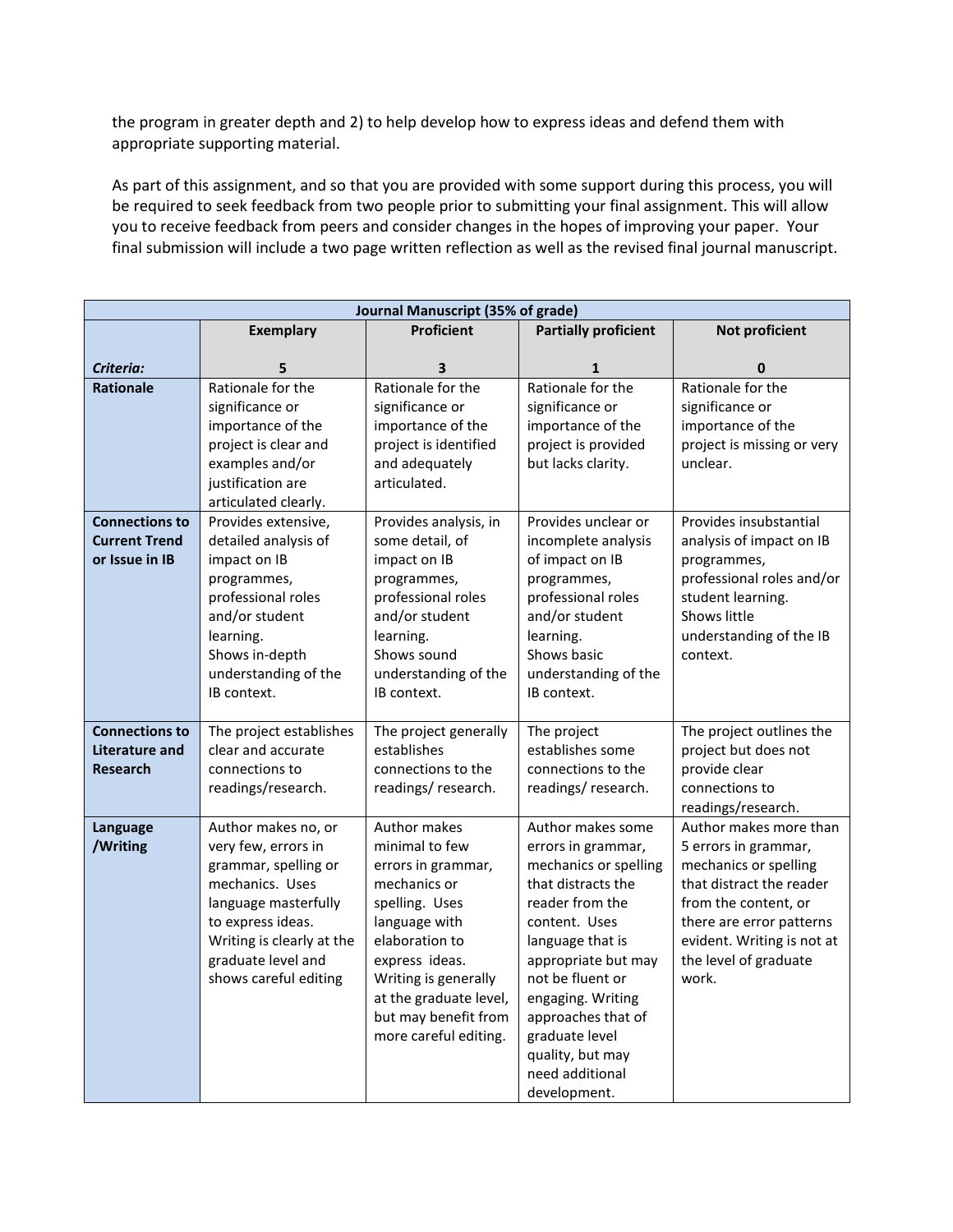|                   | The author includes a   | The author has        | The author appears    | The author has reported    |
|-------------------|-------------------------|-----------------------|-----------------------|----------------------------|
| <b>Critical</b>   | rich reflection that    | included a reflection | to be making          | information without        |
| <b>Reflection</b> | draws clear             | at the conclusion     | meaning of the        | elaboration or has drawn   |
|                   | conclusions, and        | that generally is     | project, but the      | conclusions without        |
|                   | explains a personal     | reflective in nature, | reflection may need   | justification. There is a  |
|                   | understanding of        | however, more         | further elaboration   | brief reflection only, or  |
|                   | growth in the topic and | elaboration or        | to articulate the     | the reflection does not    |
|                   | its connections and     | personal              | author's personal     | articulate the author's    |
|                   | applications to the     | understanding and     | understanding and     | personal understanding     |
|                   | author's professional   | growth in the topic   | growth in the topic   | and growth in the topic    |
|                   | context.                | and its connection to | and/or its connection | as a result of this study, |
|                   |                         | the author's          | to the author's       | or present a connection    |
|                   |                         | professional context  | professional context. | to the author's            |
|                   |                         | would strengthen      |                       | professional context.      |
|                   |                         | the reflection.       |                       |                            |
| <b>Overall</b>    | Very clearly organized  | Clearly organized and | Organization and      | Disorganized and poorly    |
|                   | and very well-written   | well-written with few | errors detract from   | written.                   |
|                   | with no significant     | errors.               | overall quality of    | Academic references are    |
|                   | errors.                 | Academic references   | writing.              | missing or incomplete.     |
|                   | A range of academic     | used effectively to   | Some academic         |                            |
|                   | references used         | support analysis.     | references are        |                            |
|                   | effectively to support  |                       | included.             |                            |
|                   | analysis.               |                       |                       |                            |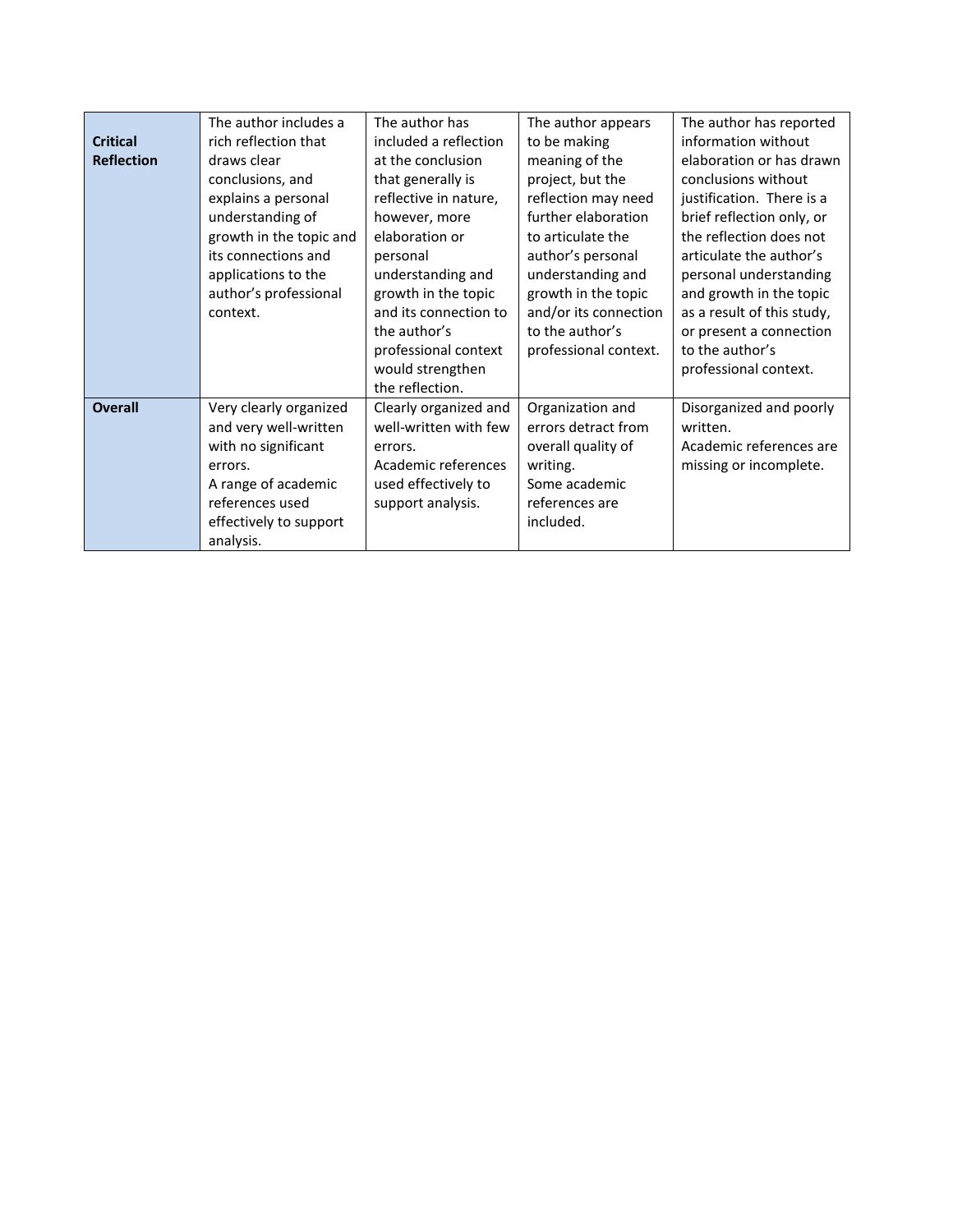# **Class Schedule Summer 2013**

# **Assignments due during the face-to-face class are due by 8:00 p.m. EST. The PBA is due by midnight EST on November 15, 2013.**

| <b>Date</b>       | <b>Assignments</b>                                                                                                    | <b>Readings</b>                                       |
|-------------------|-----------------------------------------------------------------------------------------------------------------------|-------------------------------------------------------|
| <b>Session 1:</b> | <b>Welcome to EDUC 627</b>                                                                                            |                                                       |
| June 24, 2013     | Read the syllabus fully making sure you understand the                                                                | Read the syllabus fully.                              |
|                   | requirements, assignments, deadlines and grading policies.                                                            |                                                       |
|                   |                                                                                                                       | Skim required texts.                                  |
|                   | Skim required texts to familiarize yourself with the overall                                                          |                                                       |
|                   | structure and content.                                                                                                | Read and respond to                                   |
|                   |                                                                                                                       | classmates' postings.                                 |
|                   | Introduction to contemporary issues and trends in IB                                                                  |                                                       |
|                   | Write a short report introducing yourself and your school<br>context, including some educational issues / trends that | For class on June 24 <sup>th</sup> :<br>Read the Sage |
|                   | have affected you (positively and/or negatively).                                                                     | Handbook of Research                                  |
|                   | Submit your report (about 500 words) on the Discussion                                                                | in International                                      |
|                   | Board.                                                                                                                | <b>Education (Sage</b>                                |
|                   |                                                                                                                       | Handbook) Chs 2 & 5.                                  |
|                   | <b>Focus on the PYP</b>                                                                                               |                                                       |
|                   |                                                                                                                       | <b>Browse the PYP Section</b>                         |
|                   |                                                                                                                       | of the IB website.                                    |
|                   |                                                                                                                       |                                                       |
|                   |                                                                                                                       | Read The PYP as a                                     |
|                   |                                                                                                                       | Model of                                              |
|                   |                                                                                                                       | Transdisciplinary                                     |
|                   |                                                                                                                       | Learning (on Bb).                                     |
| <b>Session 2:</b> | Focus on the MYP and the DP                                                                                           | Browse the MYP and DP                                 |
| June 26, 2013     |                                                                                                                       | sections of the IBO                                   |
|                   | Bring to class a list of the strengths and weaknesses of the<br>MYP and the DP                                        | website.                                              |
|                   |                                                                                                                       | Read Teaching the                                     |
|                   |                                                                                                                       | Disciplines in the MYP:                               |
|                   |                                                                                                                       | Nurturing Big Ideas and                               |
|                   |                                                                                                                       | Deep Understanding                                    |
|                   |                                                                                                                       | $($ on Bb $).$                                        |
|                   |                                                                                                                       |                                                       |
|                   |                                                                                                                       | Browse the DP<br>Coordinator                          |
|                   |                                                                                                                       | publications on the                                   |
|                   |                                                                                                                       | OCC.                                                  |
|                   |                                                                                                                       |                                                       |
|                   |                                                                                                                       |                                                       |